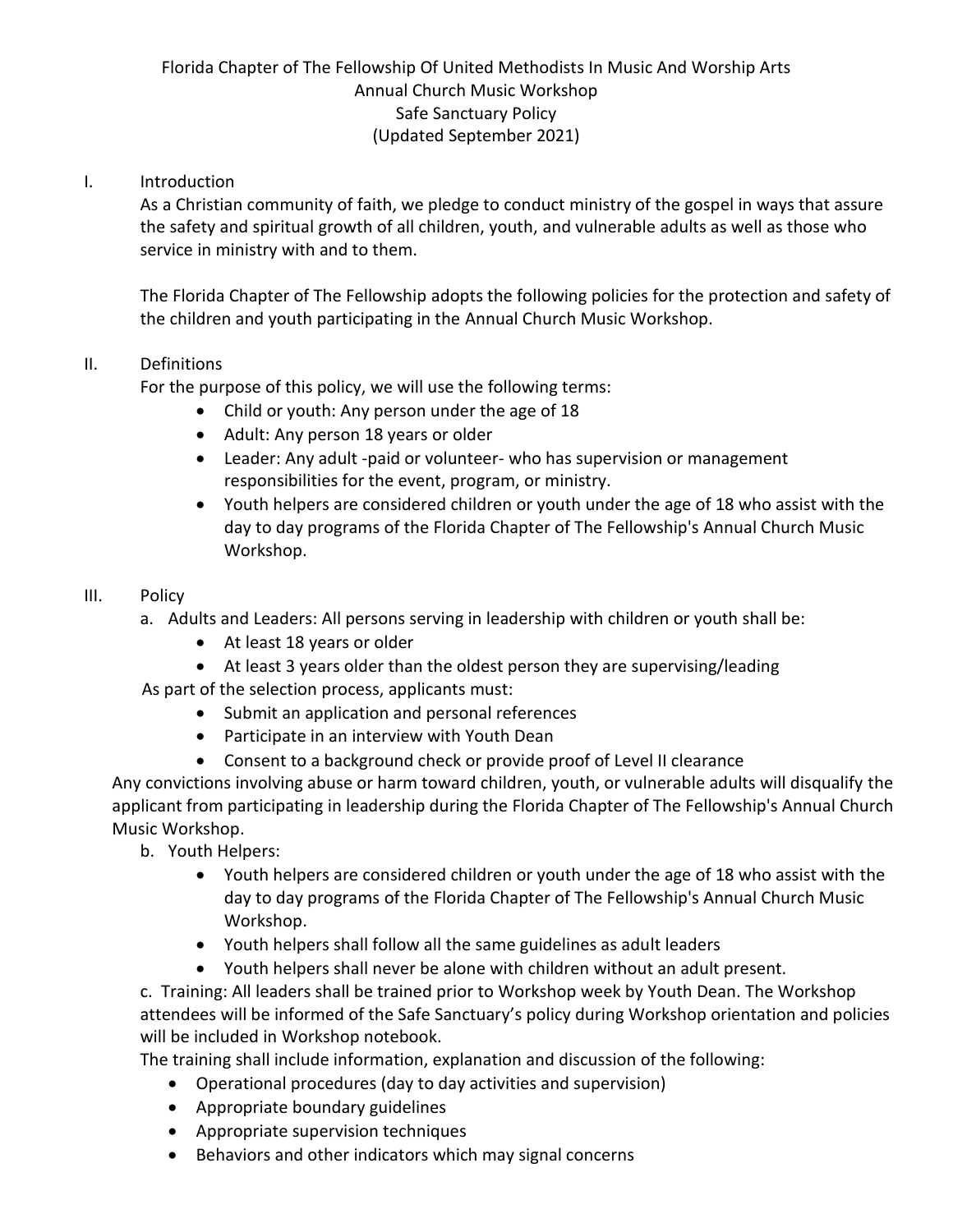Requirements, laws, and procedures for reporting incidents of abuse (observed or suspected).

### d. Workshop Activity Procedures:

All activities involving children, youth or vulnerable adults shall adhere to the following minimum requirements:

There shall be two unrelated adults present at all times.

o "Unrelated adults" is interpreted as adults who are not related to one another. (The adults may be related to participants, but not to one another.)

o When two unrelated adults are not able to be present, two related adults shall be present, so long as they are not in a marital relationship. (Married adults may lead together, but there must be at least one more adult present.)

o If it is not possible to have two adults present at all times, the activity must take place in an open space—indoors or outdoors—where other adults are able to witness the activity and interactions of all involved.

o It is NOT acceptable to have only one adult present with children, youth or vulnerable adults in a private space, or any space where other adults are not able to witness the activities and interactions of all involved.

o If participants represent more than one gender, then there shall be at least one male adult leader and one female adult leader.

o Adult Workshop attendees shall not be alone with youth attendees under any circumstance.

 There shall be at least one adult present at Workshop who is trained in first aid and CPR. First aid kits shall be readily available.

- There shall be a roving monitor during high-volume groups and classes.
- At no time shall windows be obscured or doors locked to areas where children, youth or vulnerable adults are meeting. (Exception: Active shooter drills or weather incidents.)
- All leaders shall follow appropriate boundary guidelines [as set forth in training]. For example: o Appropriate boundary setting for all leaders engaging in ministry with vulnerable adults

o Appropriate boundary setting for youth leaders, especially focused on small group ministry, overnight retreats and transportation to and from activities o Appropriate boundary setting for clergy and leaders regarding counseling and confidentiality

- e. Internet and Social Media: Adults and Youth Leaders
	- Images and names of children, youth and vulnerable adults shall not be utilized on any PERSONAL website, PERSONAL social media application, or other websites without consent from those individuals
	- Adults and Youth Leaders shall never initiate a social media connection (friend, follower, link, etc.) with a youth attending the music workshop.
		- Boundaries shall be observed when calling, texting, and private messaging individuals.
		- Boundaries shall be observed regarding taking and distributing all photos and videos
		- Boundaries regarding social media posts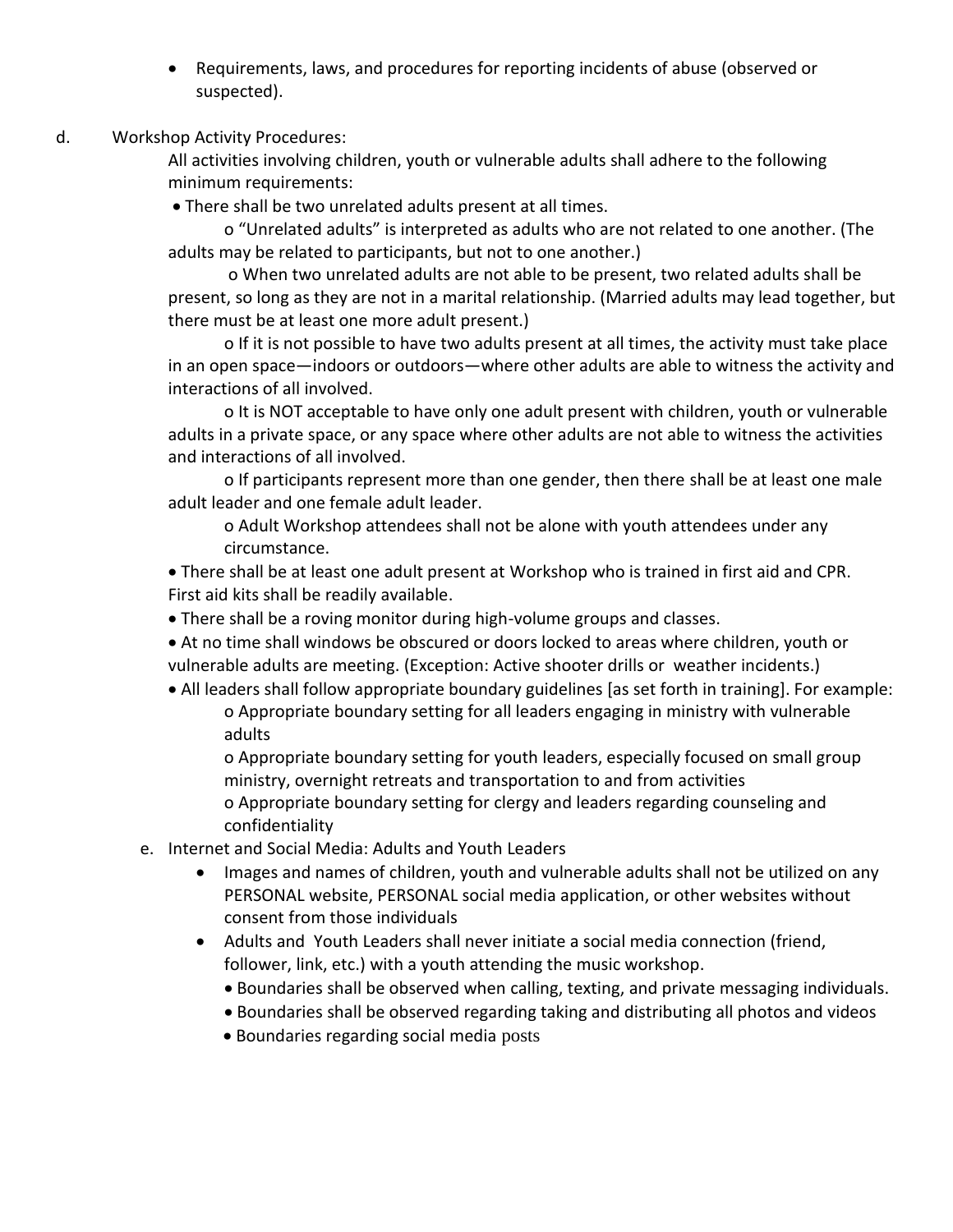- IV. Youth Workshop General Rules
	- a. Supervision:
		- Two Adult Rule: Two non-related adults must be present at all non-classroom programs or activities involving children/youth, one of whom must be a screened adult.
		- All activities involving children/youth must be supervised by at least one screened adult.
		- Three Year Rule: All screened adults supervising children/youth must be at least 3 years older than the age group they are supervising.
		- Windows/Open Doors: Each room set aside for children/youth must have a door, a wall with a window, half-doors, or open doors to remove the opportunities for secrecy and isolation.
		- In instances where circumstances dictate that counseling of a child/youth would be the most effective on a one-to-one basis, an appropriate screened leader may meet with individually with a child/youth with the knowledge of at least one Youth Dean. At any counseling session, the door of the room used should remain open for the entire session, unless there is glass in the door or wall which gives a clear view into the room. If another adult is not able to be in the building or close proximity when the counseling occurs, the session should be moved to a public area outside where other people are present.
		- Adult Leader to Youth ratio for workshop that will be followed: 7:1
	- b. Transportation:
		- Leaders and youth leaders are not allowed to transport children off campus unless there is an emergency.
		- In case of an emergency, the Youth Dean will assign a designated adult leader to transport the child/youth to appropriate designation.
		- The driver will be a screened adult and must be accompanied by another leader of opposite sex, unrelated and another child/youth.
		- Youth Dean will obtain consent from parent in case of emergency transportation.
		- The drivers are not permitted to use cell phones or mobile devices, must have a valid driver's license, and show proof of insurance.
		- Youth and Youth helpers are not allowed to drive off-campus during event.
	- c. Overnight Rules:
		- Adult Leaders and Youth Leaders are prohibited from sleeping in the same bed or room with children or youth, unless the child/youth is an immediate family member.
		- The person(s) in charge of youth/children will have access to any permission slips, health forms, and emergency medical care consent forms.
		- Hotel Type Setting: Separate rooms for adults and child/youth should be assigned with at least two children/youth of same gender per room. Priority room assignments will be given to siblings/family member. In situations of uneven numbers, youth will be assigned to an adjoining room with other youth of the same gender an inner door will be kept opened.
		- Where possible high schoolers are assigned rooms with other high schoolers and middle schoolers are assigned rooms with other middle schoolers.
		- Where possible rooms for the youth males are on different sides of the building of the rooms for the youth females.
		- Assignments will be made so that an adult or youth leader room is between or adjacent to two child/youth rooms.
		- Room doors will be taped every evening by a leader or youth leader to ensure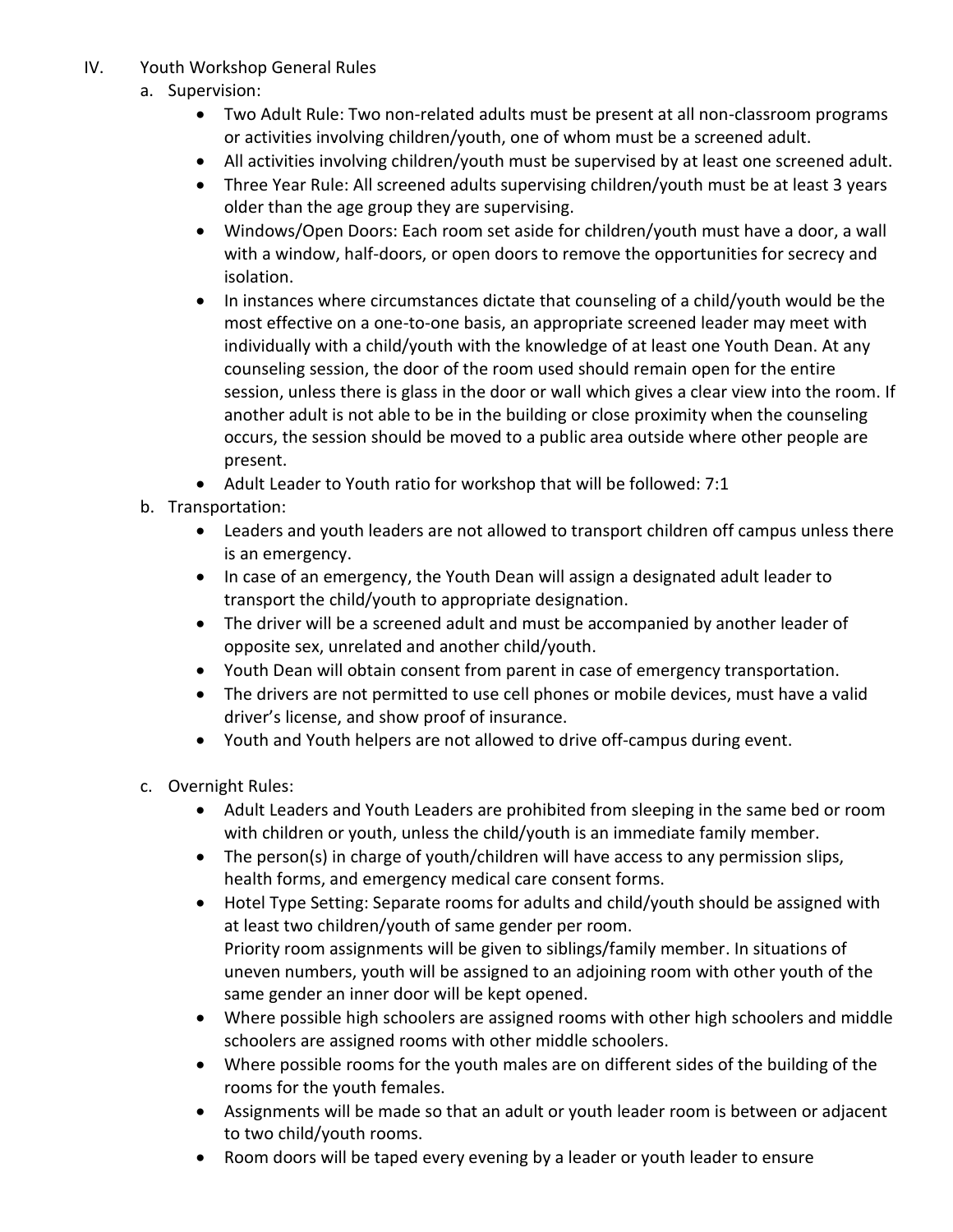child/youth campers do not exit room without permission. Doors will be un-taped every morning during wake-up.

- Two adults of the same gender as those being checked should make random monitoring trips and room checks at night.
- d. Responding to Allegations of Child Abuse (See Appendix I)
	- If abuse is observed by, disclosed to, or suspected by a volunteer and/or adult leader person of the Florida Chapter of The Fellowship, the observer shall report the incident immediately to the Florida Fellowship Workshop Chairperson for immediate report to the authorities as required by state or local law. If the Florida Fellowship Workshop Chairperson is not available, the matter should be reported to the Florida Fellowship Chapter President or any other elected office of the Florida Chapter of The Fellowship (Workshop Chairperson-Elect, Membership Chairperson, Secretary, or Treasurer).

# **Adoption**

This Child and Youth Protection Policy is adopted by action of the Council of the Florida Chapter of the Florida Chapter of The Fellowship of United Methodists in Music and Worship Arts this 23rd day of October, 2021.

*Joan E. FitzGerald*

President, Florida Chapter of The Fellowship of United Methodists in Music and Worship Arts

(Rev. 10/23/21)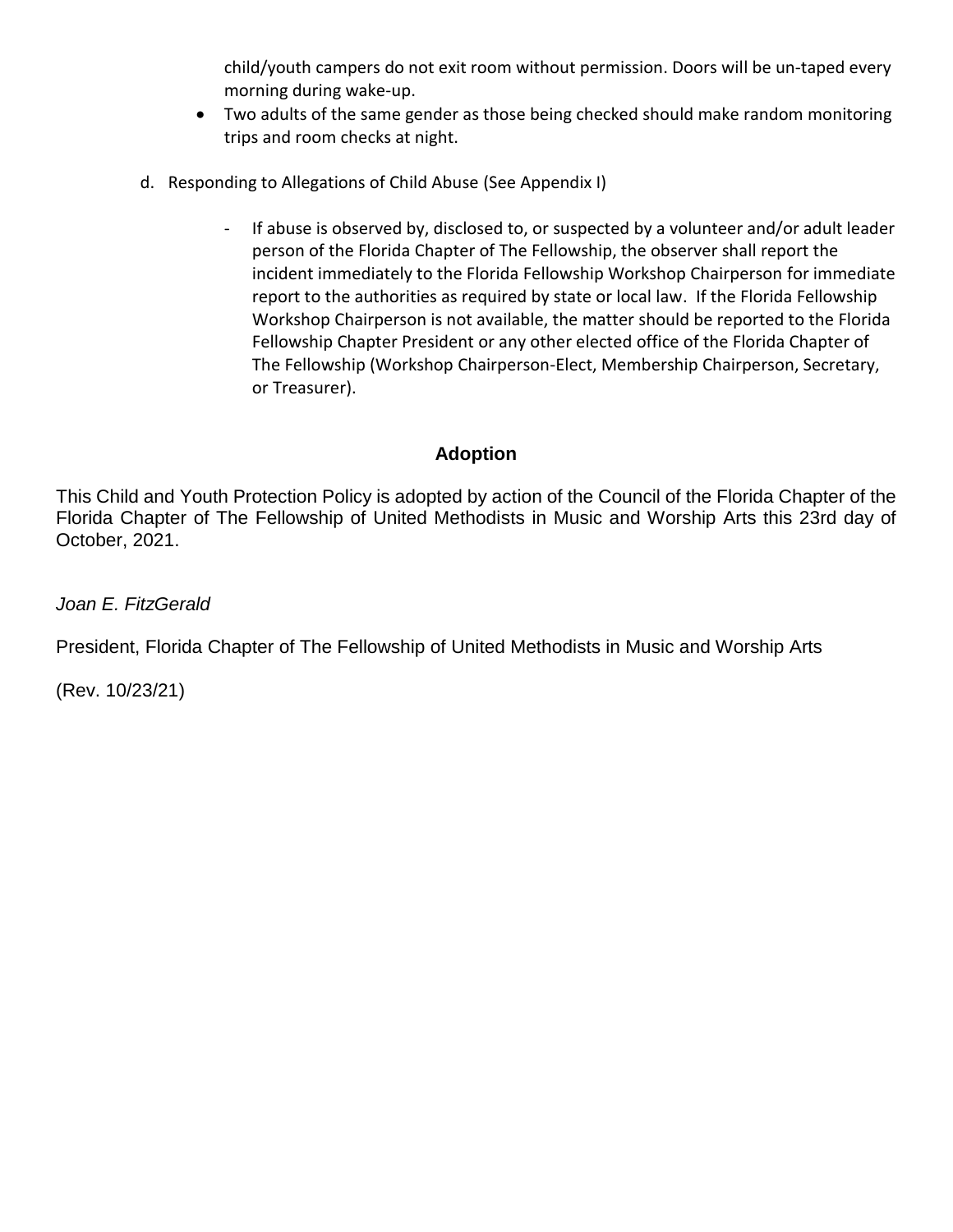# **Child\Youth Protection Incident Report Form**

| Briefly describe what happened:                                                                                                                                                                                       |  |
|-----------------------------------------------------------------------------------------------------------------------------------------------------------------------------------------------------------------------|--|
|                                                                                                                                                                                                                       |  |
| Were there any witnesses? _____ Yes No _____ If Yes, list.                                                                                                                                                            |  |
| What action did you take?                                                                                                                                                                                             |  |
| Has the incident been resolved?: ____ Yes _____ No Explain:                                                                                                                                                           |  |
| Have the following people been notified?<br><b>Youth Dean</b><br>Florida Fellowship Chapter Workshop Chairperson<br>Florida Fellowship Chapter President<br>Parent<br>Police or Other Law Enforcement Agency<br>Other |  |
| Signature of reporter: ___________________________________ Date: _______________                                                                                                                                      |  |
| Report submitted to:                                                                                                                                                                                                  |  |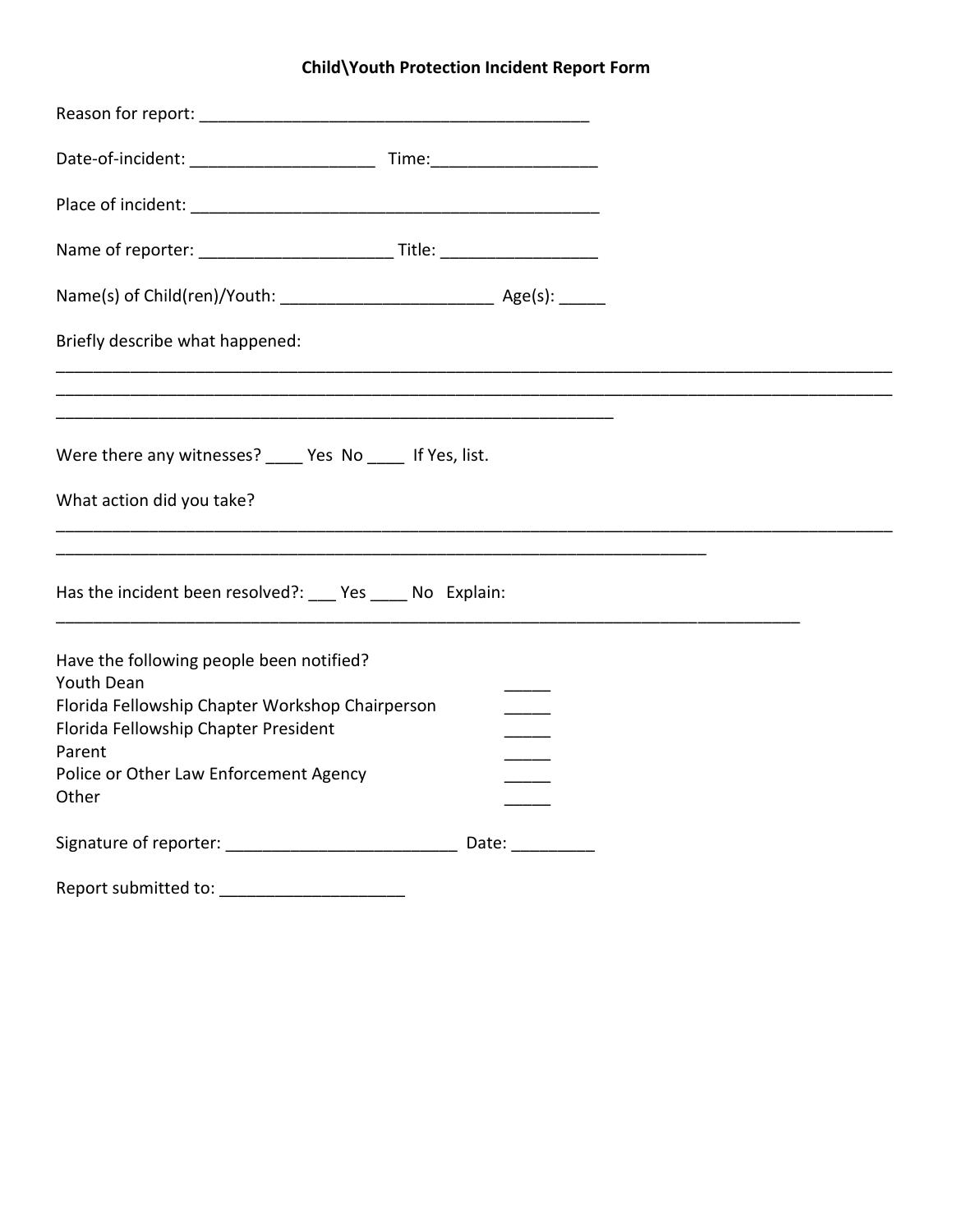### Appendix I Responding to Allegations of Child Abuse

Florida Statute 39.201, entitled "Mandatory Reports" states that: "*Any person who knows, or has reasonable cause to suspect, that a child is abused, abandoned, or neglected by a parent, legal custodian, caregiver, or other person responsible for the child's welfare, as defined in this chapter,… shall report such knowledge or suspicion to the department"*

While the statute is limited to situations involving abuse by a parent, custodian, caregiver or other persons responsible for a child's welfare, the moral imperative to protect children extends to other situations where abuse is suspected. Suspected abuse within the context of a church overnight camp does fall within the description of the Florida Statute and a report is required.

Clearly, when child abuse is suspected or observed, the moral imperative, and potentially the legal requirement, is to call the Child Abuse Hotline 1-800-96 ABUSE (1-800-962-2873).

Florida Statute 39.201, entitled "Mandatory Reports" states that: "*Any person who knows, or has reasonable cause to suspect, that a child is abused, abandoned, or neglected by a parent, legal custodian, caregiver, or other person responsible for the child's welfare, as defined in this chapter,… shall report such knowledge or suspicion to the department"*

While the statute is limited to situations involving abuse by a parent, custodian, caregiver or other persons responsible for a child's welfare, the moral imperative to protect children extends to other situations where abuse is suspected. Suspected abuse within the context of a church overnight camp does fall within the description of the Florida Statute and a report is required.

Clearly, when child abuse is suspected or observed, the moral imperative, and potentially the legal requirement, is to call the Child Abuse Hotline 1-800-96 ABUSE (1-800-962-2873).

- A. Immediately, yet with dignity and respect for the sacred worth of the accused, remove the accused from further involvement with children and/or youth. Once the proper authorities have been contacted and the safety of the child or youth is secured, the Florida Fellowship Workshop Chairperson may, if appropriate, inform the accused that abuse has been reported. **NOTE**: Follow the advice of the investigating authorities regarding whether the accused may be notified of the allegations.
- B. If abuse is observed by, disclosed to, or suspected by a volunteer and/or adult leader person of the Florida Chapter of The Fellowship, the observer shall report the incident immediately to the Florida Fellowship Workshop Chairperson for immediate report to the authorities as required by state or local law. If the Florida Fellowship Workshop Chairperson is not available, the matter should be reported to the Florida Fellowship Chapter President or any other elected office of the Florida Chapter of The Fellowship (Workshop Chairperson-Elect, Membership Chairperson, Secretary, or Treasurer).

If the accused is the Florida Fellowship Workshop Chairperson, the allegations shall be immediately reported to the President of the Florida Chapter of The Fellowship (or any other elected member of the Florida Chapter of The Fellowship) and immediately reported to the proper authorities as required by state or local law. The President of the Florida Chapter of The Fellowship will take responsibility and act according to established rules of *The Book of Discipline* with respect to claims against the Florida Chapter of The Fellowship's Workshop Chairperson. If the President of the Florida Chapter of The Fellowship is not available, the incident should be reported to any other elected